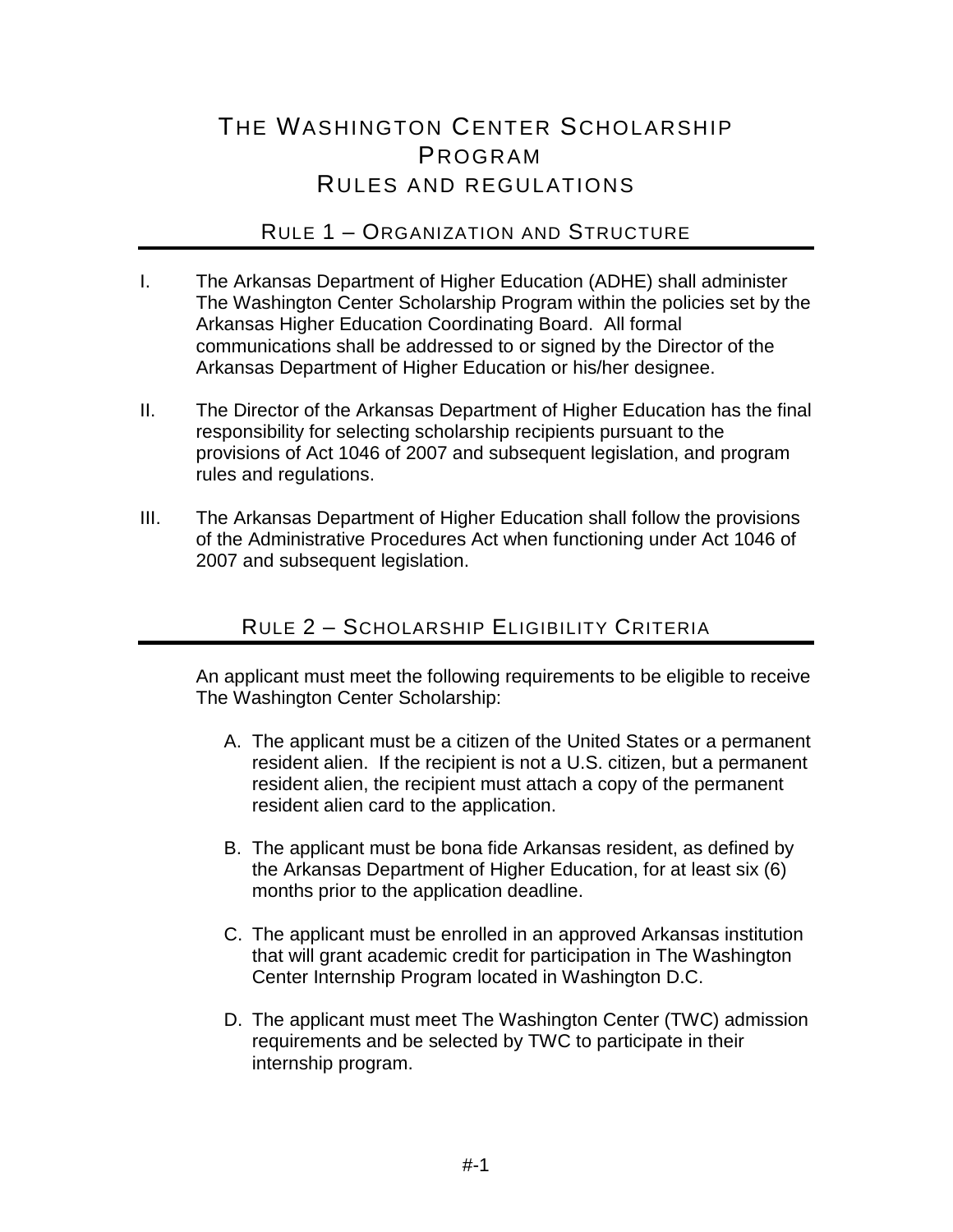E. The applicant must be enrolled in a program of study, which leads to or is creditable towards a baccalaureate degree. These programs include baccalaureate degree programs and associate degree programs.

### RULE 3 – APPLICATION PROCESS

#### I. Application

Students must submit an application to The Washington Center for Internships and Academic Seminars and be accepted for participation in The Washington Center's internship program. The application and program information can be obtained from The Washington Center at www.twc.edu or by calling (800) 486-8921. Students can also contact the campus coordinator at the institution he/she attends.

II. Submission of Application and Application Deadline

Students must submit an application to The Washington Center (TWC) by the established deadline dates. The student is responsible for submitting the application and all supporting documentation to TWC in a timely manner. TWC will provide a list of all eligible applicants to the Arkansas Department of Higher Education.

III. Amount of Scholarship

The amount of the scholarship for each recipient will be up to \$6,000 for one-time participation in The Washington Center internship program.

IV. Award Notification and Prioritization of Awards

The Washington Center will select the students that are eligible to participate in the internship program for each applicable academic period. Of those selected students, ADHE will determine the number of students to be awarded the scholarship based on the amount of funds available. In the event there are more eligible applicants than funds available, awards will be determined on a first-come, first-serve basis. Those not awarded will be given priority for participation in a subsequent term.

The Arkansas Department of Higher Education shall notify each eligible applicant of his/her award. The award notice includes the student's name, address, social security number, and the scholarship amount the student is eligible to receive. The award notice also explains the Arkansas Department of Higher Education's disbursement procedures and conditions.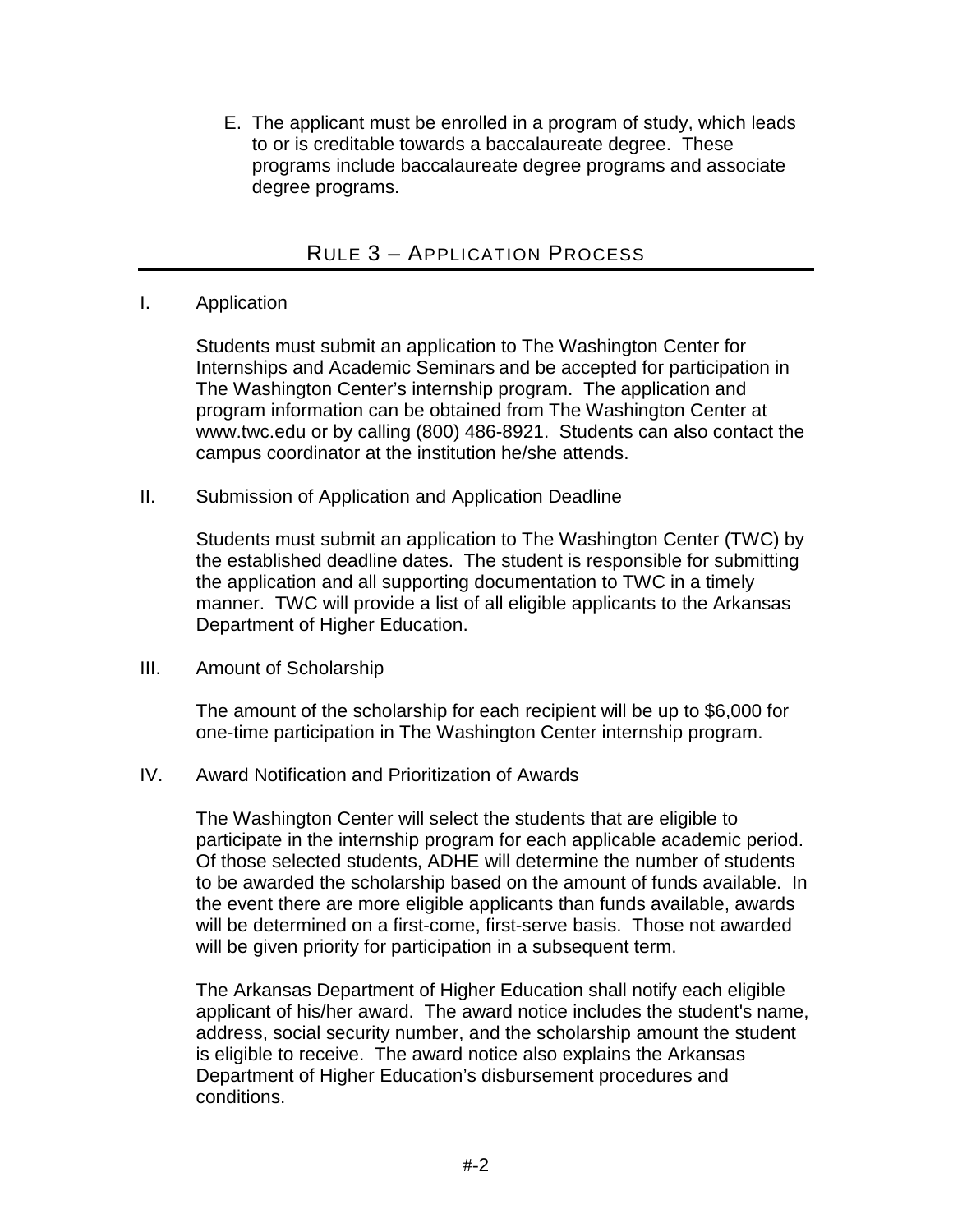The Department shall have the authority to exercise professional judgment in the determination of awards when special circumstances exist.

# RULE 4 – SCHOLARSHIP PAYMENT POLICIES

#### I. Limits of Payment

A. Payment of Scholarship

The Arkansas Department of Higher Education shall disburse scholarship funds to The Washington Center (TWC) located in Washington, D.C. Scholarship funds will be disbursed upon receipt of invoice from TWC. Invoices from TWC will be accepted by ADHE no later than ten (10) days after the beginning of each term. The Arkansas Department of Higher Education shall send funds to TWC via electronic funds transfer or state warrant.

#### B. Refunds

The Washington Scholarship Program may be entitled to a refund of the scholarship amount if the recipient of the scholarship withdraws, drops out, is expelled, or does not meet the terms of the internship program outlined by The Washington Center (TWC) during the payment period. If this situation occurs, the student will owe funds to TWC who in turn shall return the refund to the Arkansas Department of Higher Education.

C. Overpayment

The Arkansas Department of Higher Education will report the amount of the scholarship each student receives to the Arkansas institution where the student is enrolled. If the award of a Washington Scholarship results in an overpayment to the student according to the state law governing the stacking of scholarships, the institution shall follow the ADHE policy in reducing the student's financial package to prevent the student from receiving funds above the federally recognized cost of attendance.